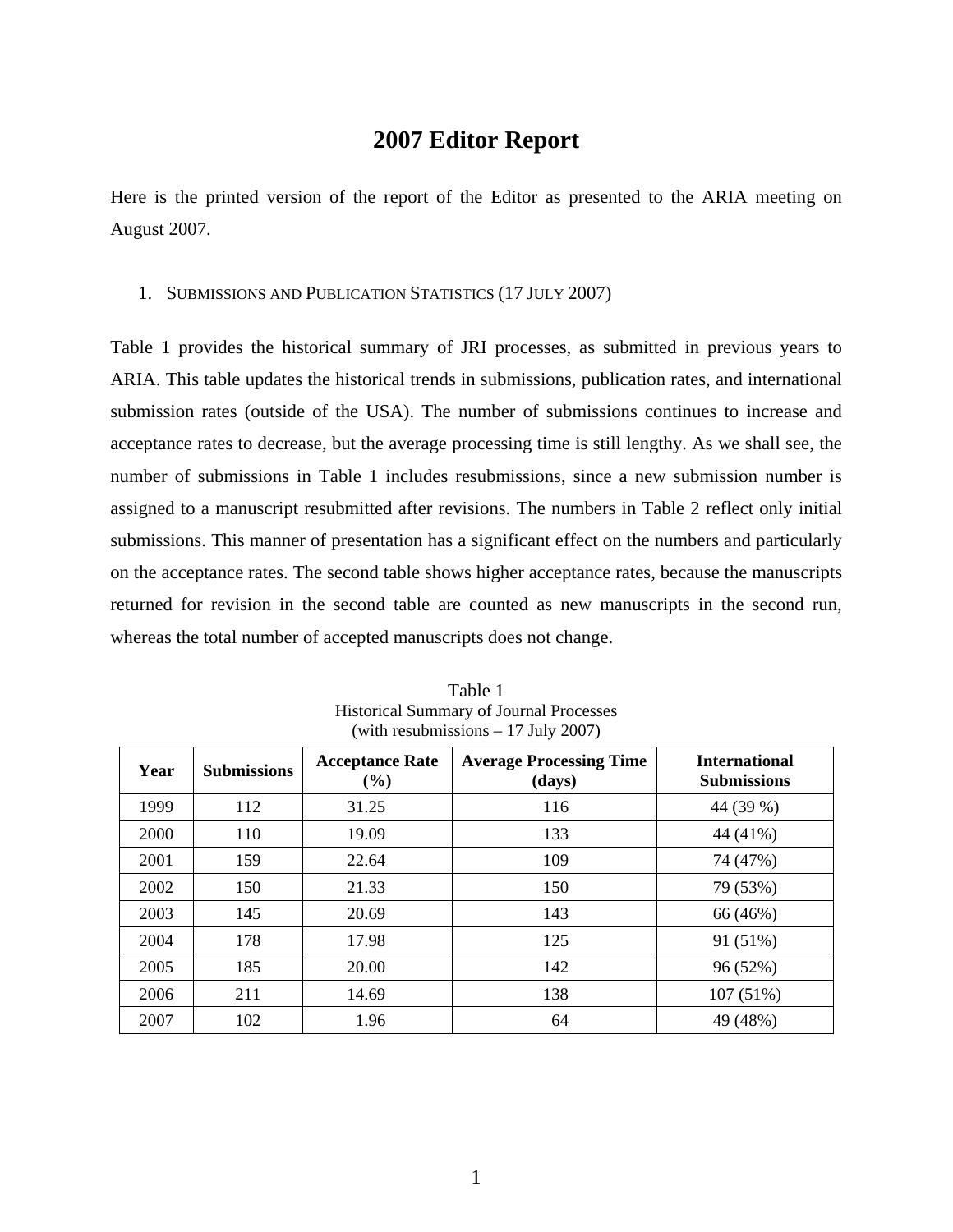| Year | <b>Submissions</b> | <b>Acceptance Rate</b><br>(%) | <b>Average Processing Time</b><br>(days) | <b>International</b><br><b>Submissions</b> |  |
|------|--------------------|-------------------------------|------------------------------------------|--------------------------------------------|--|
| 1999 | 91                 | 38.46                         | 117                                      |                                            |  |
| 2000 | 73                 | 28.77                         | 145                                      |                                            |  |
| 2001 | 107                | 33.64                         | 75                                       |                                            |  |
| 2002 | 104                | 30.77                         | 158                                      |                                            |  |
| 2003 | 101                | 29.70                         | 158                                      |                                            |  |
| 2004 | 122                | 26.23                         | 126                                      |                                            |  |
| 2005 | 133                | 27.82                         | 145                                      |                                            |  |
| 2006 | 140                | 22.14                         | 153                                      | 71 (51%)                                   |  |
| 2007 | 78                 | 2.56                          | 61                                       | 40 (51%)                                   |  |

Table 2 Historical Summary of Journal Processes (without resubmissions – 17 July 2007)

The average processing time is also affected by the new way of presenting statistics in Table 2, since the peer-review process is shorter in the second run. The average processing time in the second table is that between the first submission and the first decision, while that in the first table is the average over the total number of rounds for which the paper receives a different manuscript number. Many journals publish the type of statistics shown in the second table, since they seem to have the greatest influence over where authors decide to submit their articles for publication. They also give a better assessment of the submissions and the acceptance rates.

Since January 2007, we have been suggesting a three-month deadline to the referees. We have also adopted a screening process which allows us to return a manuscript to the author without a referee report. This is usually done by an associate editor with expert knowledge on the subject, who can decide to reject the paper or send it to referees. The two main reasons for returning a paper after the screening process are: 1) a low probability it will measure up to the standards of the Journal and 2) lack of any link between the content of the paper and the mission of the JRI.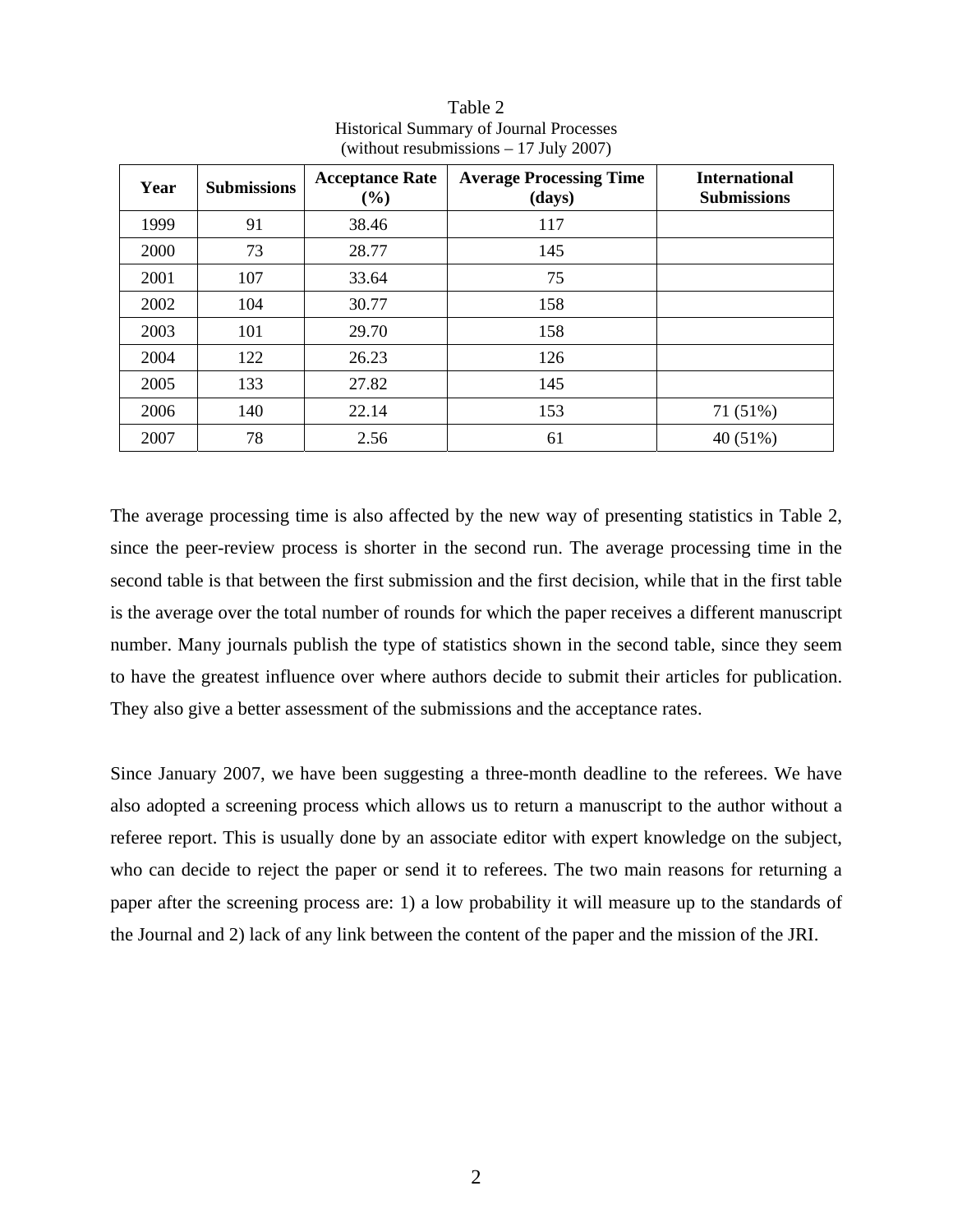| Year | <b>Submitted</b> | <b>Published</b> | % Published |
|------|------------------|------------------|-------------|
| 1999 | 112              | 35               | 31.25       |
| 2000 | 110              | 21               | 19.09       |
| 2001 | 159              | 36               | 22.64       |
| 2002 | 150              | 32               | 21.33       |
| 2003 | 145              | 30               | 20.69       |
| 2004 | 178              | 32               | 17.98       |
| 2005 | 185              | 23               | 12.43       |
| 2006 | 211              | 5                | 2.37        |
| 2007 | 102              |                  |             |

Table 3 Manuscripts Submitted and Published (with resubmissions – 17 July 2007)

The last column of both tables provides the international submission rates. A paper is considered international if the affiliation of the corresponding author is outside the United States. In previous years, the criterion was not exactly the same. A paper was considered international if the affiliation of any one of its authors was outside the USA. We have chosen this new criterion because it better highlights the international status of the paper. It is also easier to manage. As the numbers show, the Journal's international profile has developed substantially since 1998. More than 50% of the papers submitted come from outside the USA. In 2007, up to now, 78 new papers were submitted and 40 of them were of foreign origin.

| .<br>┙ |                |                |                 |                               |                                  |                  |              |  |  |
|--------|----------------|----------------|-----------------|-------------------------------|----------------------------------|------------------|--------------|--|--|
| Year   | <b>Backlog</b> | <b>Pending</b> | <b>Rejected</b> | <b>Revise and</b><br>resubmit | <b>Accepted with</b><br>revision | <b>Published</b> | <b>Total</b> |  |  |
| 1999   | $\Omega$       | $\Omega$       | 34              | 42                            |                                  | 35               | 112          |  |  |
| 2000   | 0              | $\overline{2}$ | 35              | 52                            | $\theta$                         | 21               | 110          |  |  |
| 2001   | 0              | $\theta$       | 60              | 60                            | 3                                | 36               | 159          |  |  |
| 2002   | $\theta$       | 3              | 62              | 51                            | $\overline{2}$                   | 32               | 150          |  |  |
| 2003   | 0              | 2              | 69              | 44                            | $\Omega$                         | 30               | 145          |  |  |
| 2004   | $\theta$       |                | 87              | 58                            | $\Omega$                         | 32               | 178          |  |  |
| 2005   | 14             |                | 87              | 59                            |                                  | 23               | 185          |  |  |
| 2006   | 26             | 20             | 82              | 75                            | 3                                | 5                | 211          |  |  |
| 2007   | 2              | 83             | 12              | 5                             | $\Omega$                         | $\theta$         | 102          |  |  |

Table 4 Disposition of Manuscripts per Year (17 July 2007)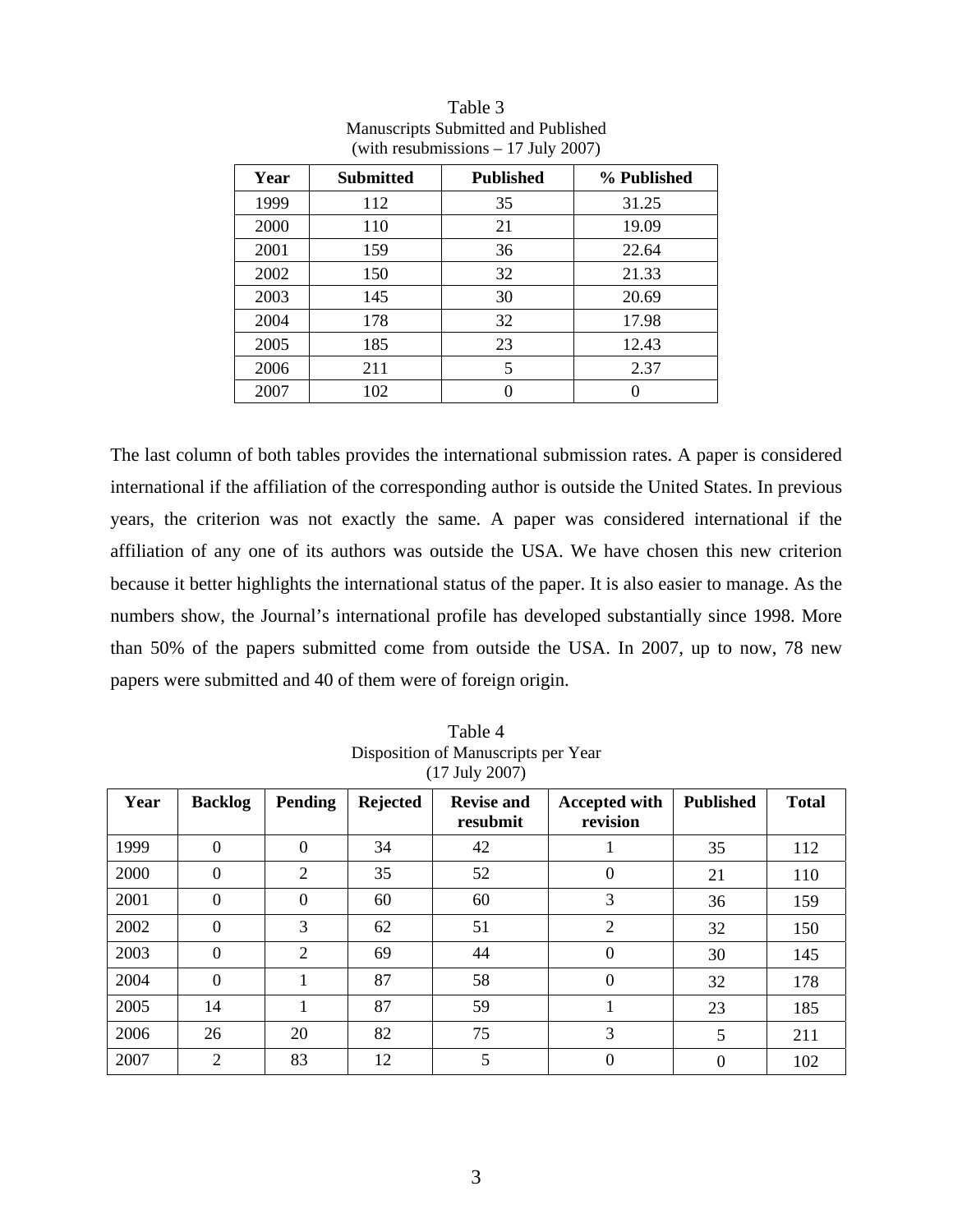Table 3 gives the publication statistics and Table 4 presents the status of manuscripts according to year. Due to the backlog, only 12.43% of the papers submitted in 2005 have been published. Table 4 indicates that 42 accepted papers are still in the backlog. Nine of these papers will be published in the September issue: 5 submitted in 2005 and 4 submitted in 2006. Table 5 presents waiting periods for the first decision, measured in months. As you can see the screening process is being more heavily used in 2007.

| Months to obtain a | <b>Year of submission</b> |                |                |                |                |      |                |                |                |
|--------------------|---------------------------|----------------|----------------|----------------|----------------|------|----------------|----------------|----------------|
| response           | 1999                      | 2000           | 2001           | 2002           | 2003           | 2004 | 2005           | 2006           | 2007           |
| 1                  | 12                        | 10             | $\overline{2}$ | 3              | 14             | 34   | 31             | 16             | 6              |
| $\overline{2}$     | 9                         | 6              | $\overline{2}$ | $\overline{0}$ | 9              | 17   | 13             | 11             | $\overline{4}$ |
| 3                  | 18                        | 17             | 4              | 5              | 20             | 21   | 16             | 30             | 3              |
| $\overline{4}$     | 19                        | 11             | 3              | 6              | 22             | 31   | 23             | 24             | 3              |
| 5                  | 21                        | 13             | 5              | 11             | 19             | 17   | 27             | 26             | $\overline{2}$ |
| 6                  | 8                         | 13             | $\overline{0}$ | $\overline{2}$ | 21             | 14   | 21             | 31             | 1              |
| $\overline{7}$     | 8                         | 9              | $\overline{0}$ | $\overline{4}$ | 12             | 9    | 13             | 16             | $\theta$       |
| 8                  | 4                         | 4              | $\overline{0}$ | $\overline{2}$ | 9              | 14   | 8              | 12             | $\mathbf{0}$   |
| 9                  | 5                         | $\overline{2}$ | $\theta$       | $\overline{2}$ | $\overline{7}$ | 6    | 8              | 10             | $\overline{0}$ |
| 10                 | 1                         | 3              | $\theta$       | $\theta$       | 1              | 1    | $\overline{2}$ | $\overline{4}$ | $\theta$       |
| 11                 | $\boldsymbol{0}$          | $\overline{2}$ | $\theta$       | $\overline{2}$ | 1              | 4    | 5              | $\theta$       | $\mathbf{0}$   |
| 12                 | $\theta$                  | 1              | $\overline{0}$ | $\theta$       | 3              | 3    | $\overline{4}$ | $\theta$       | $\theta$       |
| More than 12       | $\theta$                  | $\mathbf{1}$   | 1              | 1              | $\overline{2}$ | 5    | 9              | $\overline{4}$ | $\overline{0}$ |
| Total              | 105                       | 91             | 16             | 37             | 138            | 171  | 171            | 180            | 19             |

Table 5 First Decision Waiting Periods Measured in Months (17 July 2007)

In 2006, Internet readership was 42% higher than in 2005: 135,878 downloads via Blackwell *Synergy* and other on-line hosts were registered. In 2006, JRI subscriptions total 3,361, including 519 membership subscriptions. For more details, see Blackwell Publisher's Report 2006.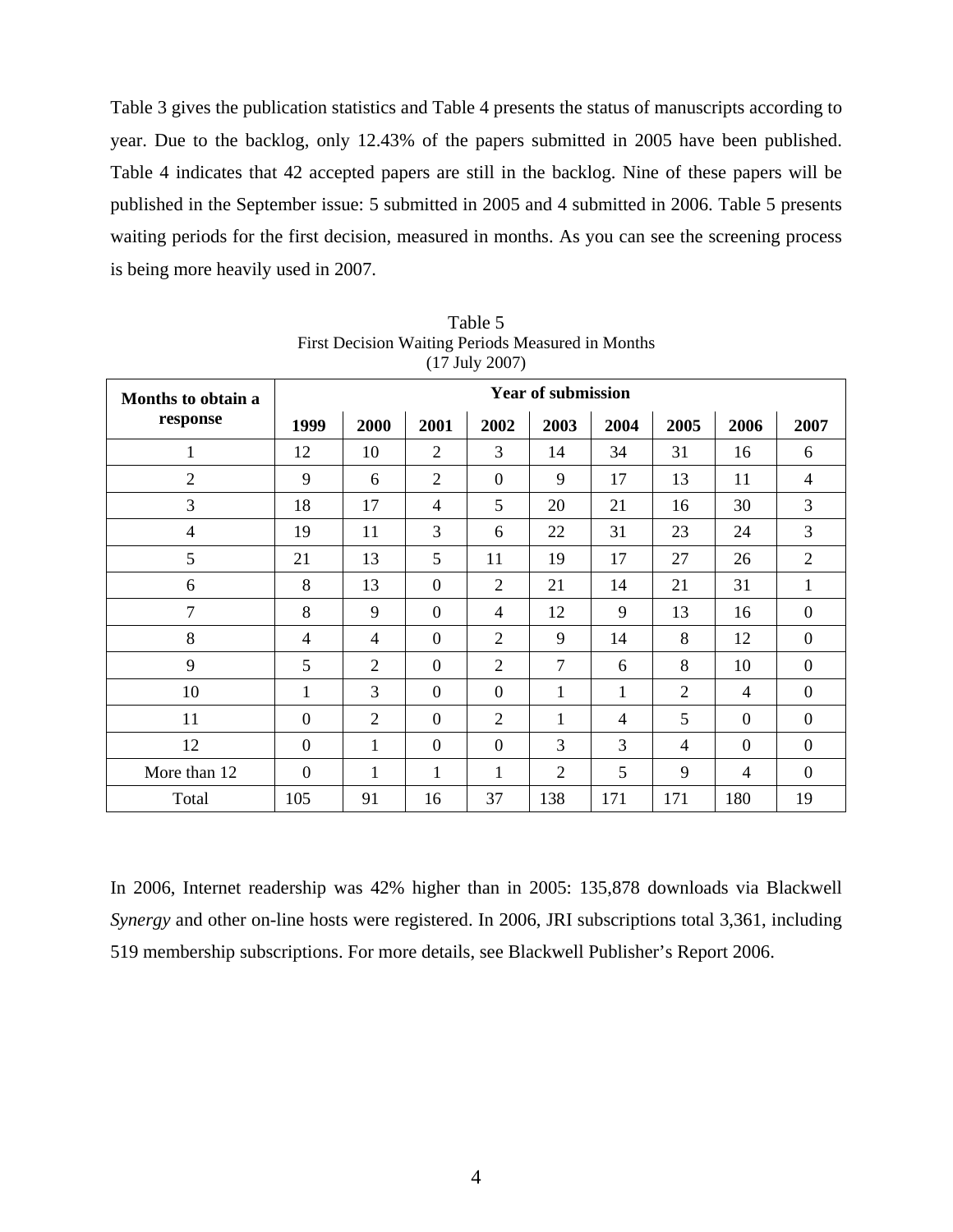### 2. IMPACT ASSESSMENT

We have received great news about JRI's impact assessment for 2006. The impact assessment comes from the ISI (Institute for Scientific Information) Journal Citation Reports. The JCR's impact factor is one of the most frequently used measures of the quality of a journal.

The JCR impact factor takes into account citations from articles published in the two preceding years. So the 2006 score is based on citations of articles published in 2004 and 2005. The score is the ratio of the number of 2006 citations drawn from articles published in 2004 and 2005 divided by the number of articles published in 2004 and 2005. JRI's 2006 impact factor was the highest in the Journal's history. The impact factor jumped from 0.328 in 2005 to 0.722 in 2006. The Journal's ranking is now 26/42 in the Business, Finance category (it was 34/40 in 2005) and 81/175 in Economics (it was 139/175 in 2005). It is clear that this result is directly related to the excellent work of the two previous editors, Patrick Brockett and Richard MacMinn.

#### 3. EDITORIAL BOARD AND SUBMISSION PROCEDURE

The list of the editorial board members is published in each issue of the Journal. They were chosen by the Editor according to their expertise and their involvement as authors and referees in the Journal's activity. About 30% are from outside the USA. Five of these members are coeditors. When the papers are received at the editorial office, the editor either assigns them to a coeditor or handles them himself, depending on their content. The person in charge of a paper chooses the referees and makes suggestions about publication. The editor may also ask an associate editor to take charge of a paper. The usual conflict of interest rules are taken into account. Associate editors, co-editors, and referees are not assigned to handle manuscripts by authors from their institutions, nor by any of their co-authors nor by any of their graduate students. All the correspondence is managed by the main office of JRI at HEC Montréal. The final decisions always belong to the editor, as specified in the contract between the Editor and ARIA. All manuscripts are submitted by e-mail. Pdf versions are reviewed in a double-blind manner: the names of the authors do not appear on the manuscript and the names of the referees are not revealed to the authors. Neither the name of the associate editor nor that of the co-editor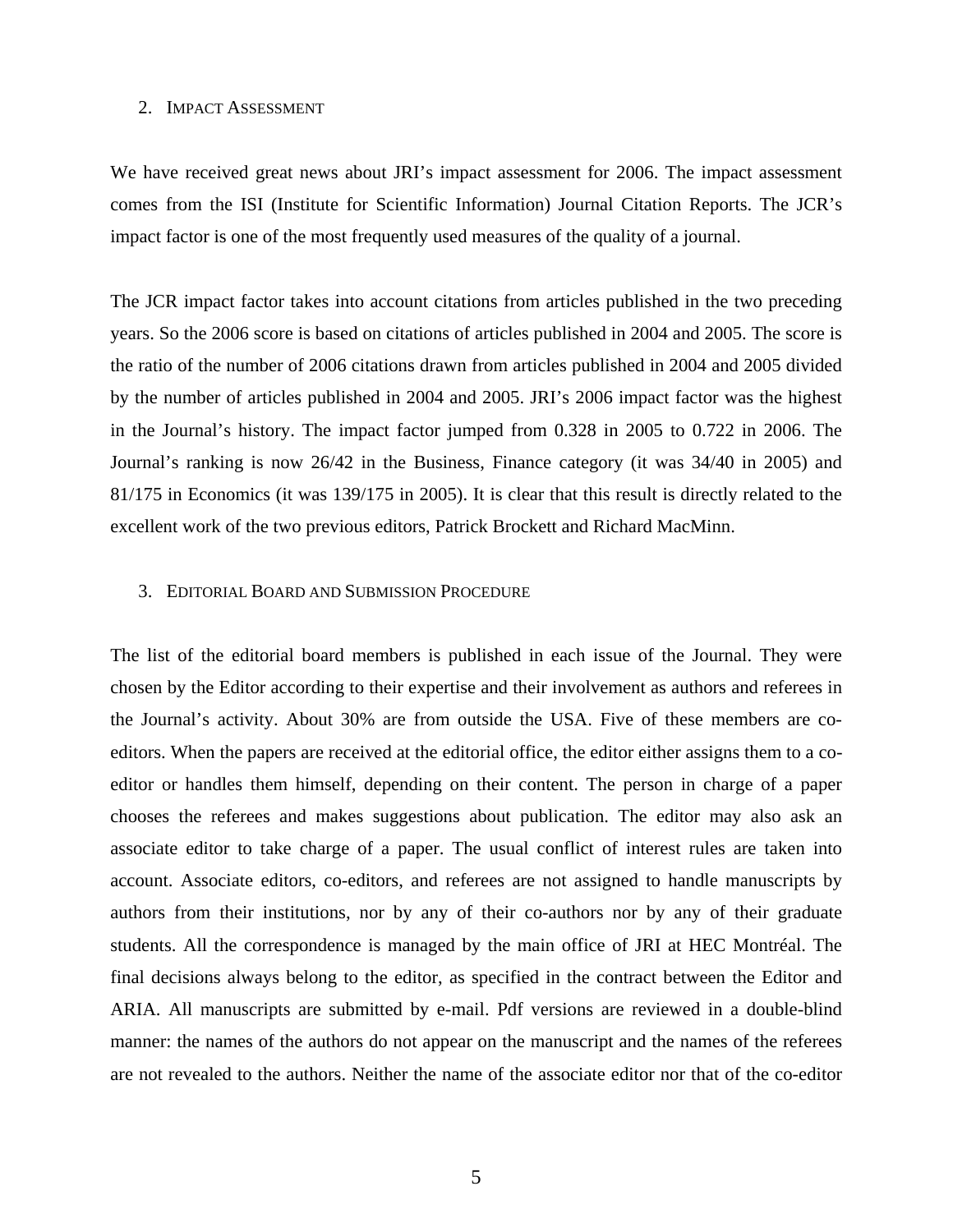can be revealed to the authors. The decision belongs to the member of the editorial board in charge of the paper.

# 4. MANUSCRIPTS REFEREES

The 2007 list of referees is attached. This list is for the new submissions and the revisions managed since January 2007.

# 5. SUBMISSION DEVELOPMENT

The editorial board plans to use special issues related to conferences to increase the quality of submissions. Good special issues are generally well cited. They are known to attract excellent researchers who, without the conference and the special issue, might not have submitted to JRI. This year JRI, in collaboration with the SCOR, is organizing a conference entitled "New Forms of Risk Sharing and Risk Engineering." The conference will be held in Paris in September 2007 and a special issue containing a subset of conference papers is planned for publication in 2008. David Cummins co-edits the special issue and also co-organizes the conference. The former editors published a special issue related to a conference on pensions in December 2006 and it seems to have been appreciated by readers. We have received many new submissions on pensions that quote papers published in that special issue.

#### 6. PROTOCOL FOR MEHR AWARD

The editorial board is responsible for the Mehr Award. The *American Risk and Insurance Association* yearly presents the Robert I. Mehr Award to authors of the JRI article that has best stood the test of time. The article so honored must be ten years old and so, this year, JRI articles from 1997 were considered. The award is presented at the ARIA annual meeting. The editor and associate editors are responsible for selecting the winner.

Last spring, we sent the members of the editorial board the title, author(s), abstract, and citations documented in JSTOR for the 1997 articles. The record of citations is not necessarily exhaustive. For example, we may find some additional citations on Google Scholar. Citations are of course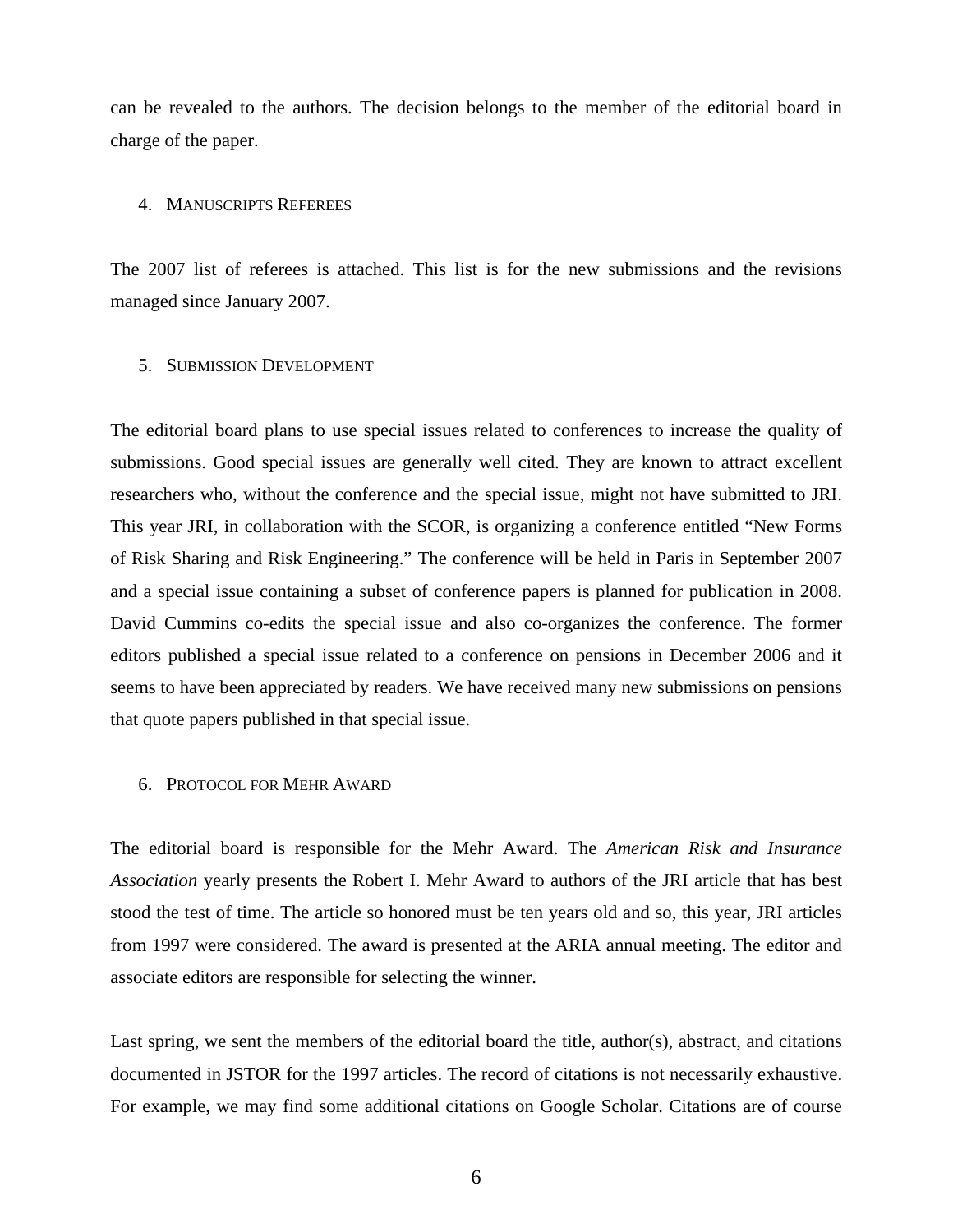important and so we shall include all we can find. We do not, however, believe they are of paramount importance or that they replace judgment.

Since all the articles are archived in JSTOR, we were also able to include links to them. The members of the board had to rank them as first, second, and third choice (first being the preferred selection) and then send their ballot to Claire Boisvert, Assistant Editor for the JRI. The usual restrictions applied, i.e., associate editors who had a paper under consideration were not allowed to vote and were not included on the award committee mailing list. This year, the winning article was selected during the first round. The winning article received 45 points in the first round, whereas the runner up received 25 points. So we decided not to have a second round.

The 2007 winning article is "Catastrophe Insurance, Capital Markets, and Uninsurable Risks" by Dwight M. Jaffee and Thomas Russell (JRI, Volume 64, no 2, June 1997).

# 7. TECHNOLOGICAL INFRASTRUCTURE

As mentioned above, all manuscripts are received by e-mail. All correspondence is also done by e-mail. We are in the process of implementing an Internet manuscript management software system. We may be able to start using this new system by January 2008.

# 8. EDITORIAL DATABASE

The editorial data base has been on the same commercial server since 1998. The same server will be used when we start using the Internet manuscript software system.

#### 9. INTERFACE WITH PUBLISHERS

Our two main contracts at Blackwell are Amanda Chaloupka, for questions regarding the management of the Journal, and Matthew Barsamian, for those regarding production. The collaboration is excellent and the production schedule is on time. One improvement would be setting up a better payment procedure to handle the submission fee for those who want to submit a paper without becoming ARIA members.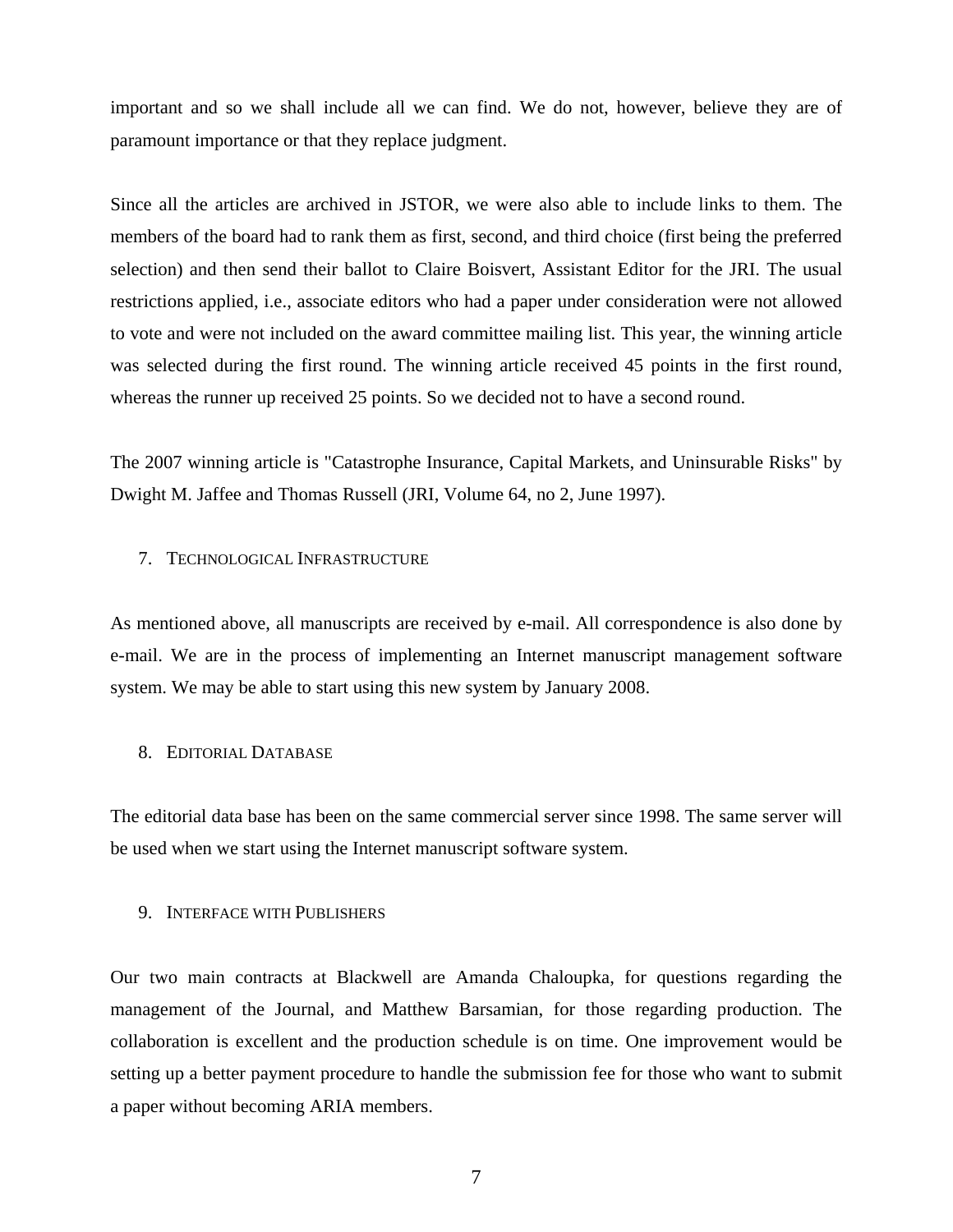# 10. INTERFACE WITH ADMINISTRATIVE STAFF

Tony Biacchi and Lee Gardner, of ARIA, are in contact with us for the management of the Journal. During the last year, the two main activities were changing the Editorial team and the managing of the backlog. It was agreed with Blackwell to increase the number of published pages to 1,000 for 2007. We suggest maintaining this number for 2008.

Claire Boisvert, the assistant editor, has done an outstanding job in handling the major demands of the Journal since January 2007. Kumi Smedley, the past assistant editor, and Patrick Brockett and Richard MacMinn, the two past editors, have been very helpful in smoothing out central desk operation between the University of Texas and HEC Montréal. Jean-François Blanchard-Dionne has been of great support in helping us manage both the web site and the data set.

# 11. A WORD OF THANKS

I would like to thank all the *JRI* collaborators for their remarkable support and help. My appreciation is also addressed to the referees and authors who are devoted to the development of the study of risk and insurance.

Georges Dionne Editor